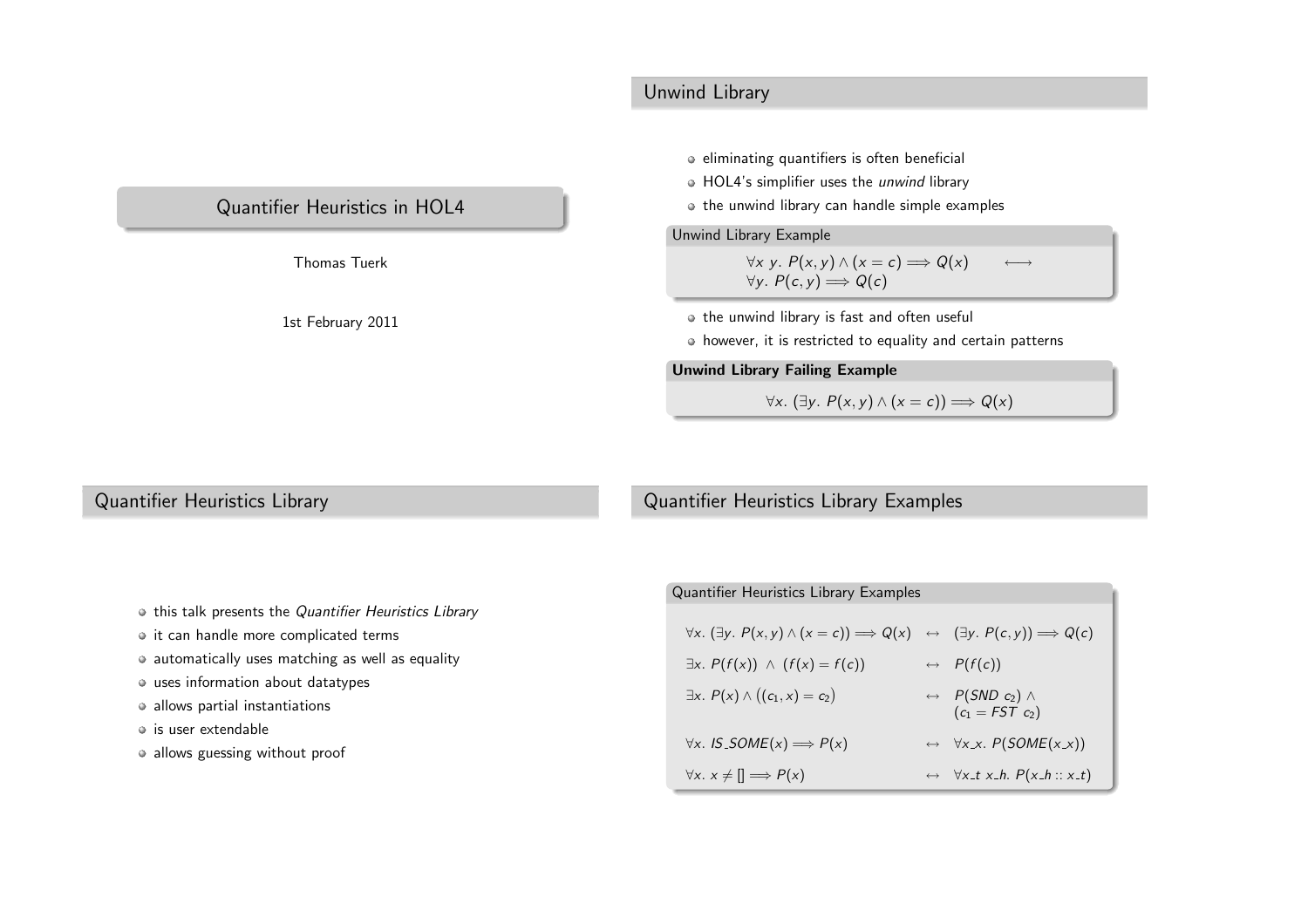#### General Idea

Stronger Guesses <sup>I</sup>

- Given a term ∃x.  $P(x)$  one is interested in finding an instantiation *i* such that  $\exists x. P(x) \Leftrightarrow \exists fv. P(i(fv))$  holds.
- Similarly, given  $\forall x.$   $P(x)$  one is interested in finding *i* such that  $\forall x. P(x) \Leftrightarrow \forall fv. P(i(fv))$  holds.
- This leads to the following definitions of guesses:
	- $GUESS$  EXISTS  $(\lambda f \nu. i(f \nu)) (\lambda x. P(x))$  def ∃x.  $P(x) \Leftrightarrow \exists fv. P(i(fv))$
	- $GUESS$  FORALL  $(\lambda f_v, i(f_v))$   $(\lambda x. P(x))$  def  $\forall x. P(x) \Leftrightarrow \forall f v. P(i(fv))$
- Idea: construct guesses bottom up
- Problem: *GUESS\_EXISTS* and *GUESS\_FORALL* do not behave well for bottom up analysis
- $\bullet$  they don't carry enough information / they are too weak
- let's introduce stronger guesses for existential quantification
- $i$  is chosen, because it satisfies  $P$ :

GUESS\_TRUE  $(\lambda f_v. i(f_v)) (\lambda x. P(x)) \stackrel{\text{def}}{=} \forall f_v. P(i(f_v))$ 

- *i* is chosen, because all other instantiations do not satisfy  $P$ :
	- $GUESS$  EXISTS STRONG (λfv. i(fv)) (λx.  $P(x)$ )  $\stackrel{\text{def}}{=}$  $\forall x. P(x) \Longrightarrow \exists f v. x = i(fv)$

#### Stronger Guesses II

#### Stronger Guesses III

- GUESS\_TRUE and GUESS\_EXISTS\_STRONG behave nicely
- GUESS TRUE behaves nicely with disjunctions
	- $GUESS\_TRUE$  i<sub>fv</sub>  $(\lambda x. P(x))$   $\implies$ GUESS\_TRUE  $i_{f_V}(\lambda x. P(x) \vee Q(x))$
- GUESS EXISTS STRONG behaves nicely with conjunctions
	- $GUESS$  EXISTS STRONG  $i_{f_V}(\lambda x. P(x)) \implies$ GUESS\_EXISTS\_STRONG  $i_{f_V}(\lambda x. P(x) \wedge Q(x))$
- $\bullet$  other, more complicated rules exists as well
- Guesses dual to *GUESS<sub>-</sub>TRUE* and GUESS\_EXISTS\_STRONG are introduced for universal quantification
- $i$  is chosen, because it does not satisfy  $P$ :

GUESS\_FALSE  $(\lambda f_v. i(f_v)) (\lambda x. P(x)) \stackrel{\text{def}}{=} \forall f_v. \neg (P(i(f_v)))$ 

 $i$  is chosen, because all other instantiations satisfy  $P$ :

 $GUESS\_FORALL\_STRONG (\lambda \hat{r} \cdot i(\hat{r} \cdot \hat{r})) (\lambda x. P(x)) =$  $\forall x. \neg P(x) \Longrightarrow \exists fv. x = i(fv)$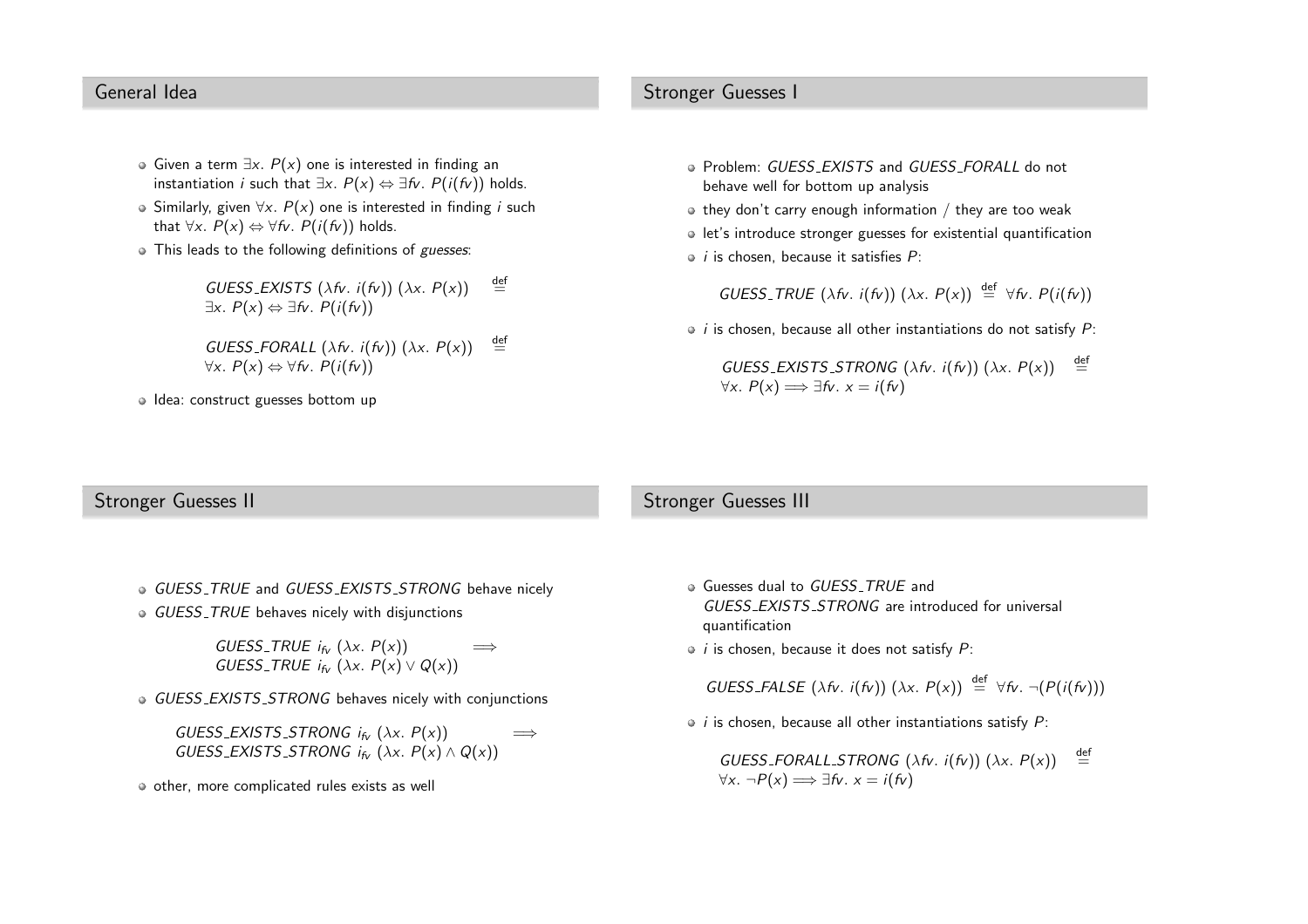| Hierarchy of Guesses                                                                                                                                                                                              | Selected Inference Rules                                                                                                                                                                                                                                                                                                                                                                                                                                                                                                                                                                                                                                                     |
|-------------------------------------------------------------------------------------------------------------------------------------------------------------------------------------------------------------------|------------------------------------------------------------------------------------------------------------------------------------------------------------------------------------------------------------------------------------------------------------------------------------------------------------------------------------------------------------------------------------------------------------------------------------------------------------------------------------------------------------------------------------------------------------------------------------------------------------------------------------------------------------------------------|
| $\overset{dual}{\longleftrightarrow}$<br>GUESS_FALSE<br><b>GUESS_TRUE</b><br>$\xrightarrow{dual}$<br>GUESS_EXISTS<br><b>GUESS_FORALL</b><br>$\overrightarrow{dual}$<br>GUESS_EXISTS_STRONG<br>GUESS_FORALL_STRONG | GUESS_EXISTS $i_{f_V}$ ( $\lambda x$ . $P(x)$ )<br>$\iff$<br>GUESS_FORALL $i_{f_V}$ ( $\lambda x. \neg P(x)$ )<br>GUESS_FALSE $i_{f_V}$ ( $\lambda x$ . $P(x)$ )<br>GUESS_TRUE $i_{fv}$ ( $\lambda x$ . $P(x) \Rightarrow Q(x)$ )<br>GUESS_FORALL $i_{f_V}$ ( $\lambda x$ . $P(x)$ )<br>GUESS_FORALL $i_{f_V}$ ( $\lambda x$ . $P(x) \vee q$ )<br>GUESS_FALSE $i_{f_V}$ ( $\lambda x$ . $P(x)$ ) $\wedge$<br>GUESS_FALSE $i_{f_v}$ ( $\lambda x$ . Q(x))<br>GUESS_FALSE $i_{f_V}$ ( $\lambda x$ . $P(x) \vee Q(x)$ )<br>$\forall y. GUESS_FORALL (\lambda fv. i(fv, y)) (\lambda x. P(x, y))$<br>GUESS_FORALL $(\lambda(fv, y), i(fv, y))$ $(\lambda x. \forall y. P(x, y))$ |
|                                                                                                                                                                                                                   |                                                                                                                                                                                                                                                                                                                                                                                                                                                                                                                                                                                                                                                                              |

### Base Case: Equation

#### Base Case: Datatype Cases

 $\bullet$  equations allow the following guesses

 $GUESS$  TRUE  $(\lambda f \nu \ldotp i)$   $(\lambda x \ldotp x = i)$ GUESS EXISTS STRONG  $(\lambda f\mathcal{V}, i)(\lambda x, x = i)$ 

using matching, one also gets

 $P(i) = Q(i) \implies$  $GUESS\_TRUE$   $(\lambda f$ v. i)  $(\lambda x. P(x) = Q(x))$ 

one can also use disequations

 $\forall$ fv. P(i(fv))  $\neq$  Q(i(fv))  $\implies$ GUESS\_FALSE  $(\lambda f_v. i(f_v)) (\lambda x. P(x) = Q(x))$  Many datatypes like lists or options consist of exactly twocases. Such case theorems can be used as follows:

 $(\forall x. x = c_1 \lor \exists fv. x = c_2(fv)) \Longrightarrow$ GUESS\_FORALL\_STRONG  $(\lambda f_v. c_2(f_v))(\lambda x. x = c_1)$ 

Types like pairs only allow <sup>a</sup> single form:

 $(\forall x. \exists f v. x = c(fv)) \Longrightarrow$  $GUESS\_FORALL\_STRONG (\lambda \text{fv. c(fv)}) (\lambda x. P(x))$ 

 $(\forall x. \exists f v. \ x = c(fv)) \Longrightarrow$ GUESS\_EXISTS\_STRONG  $(\lambda f_v. c(f_v))(\lambda x. P(x))$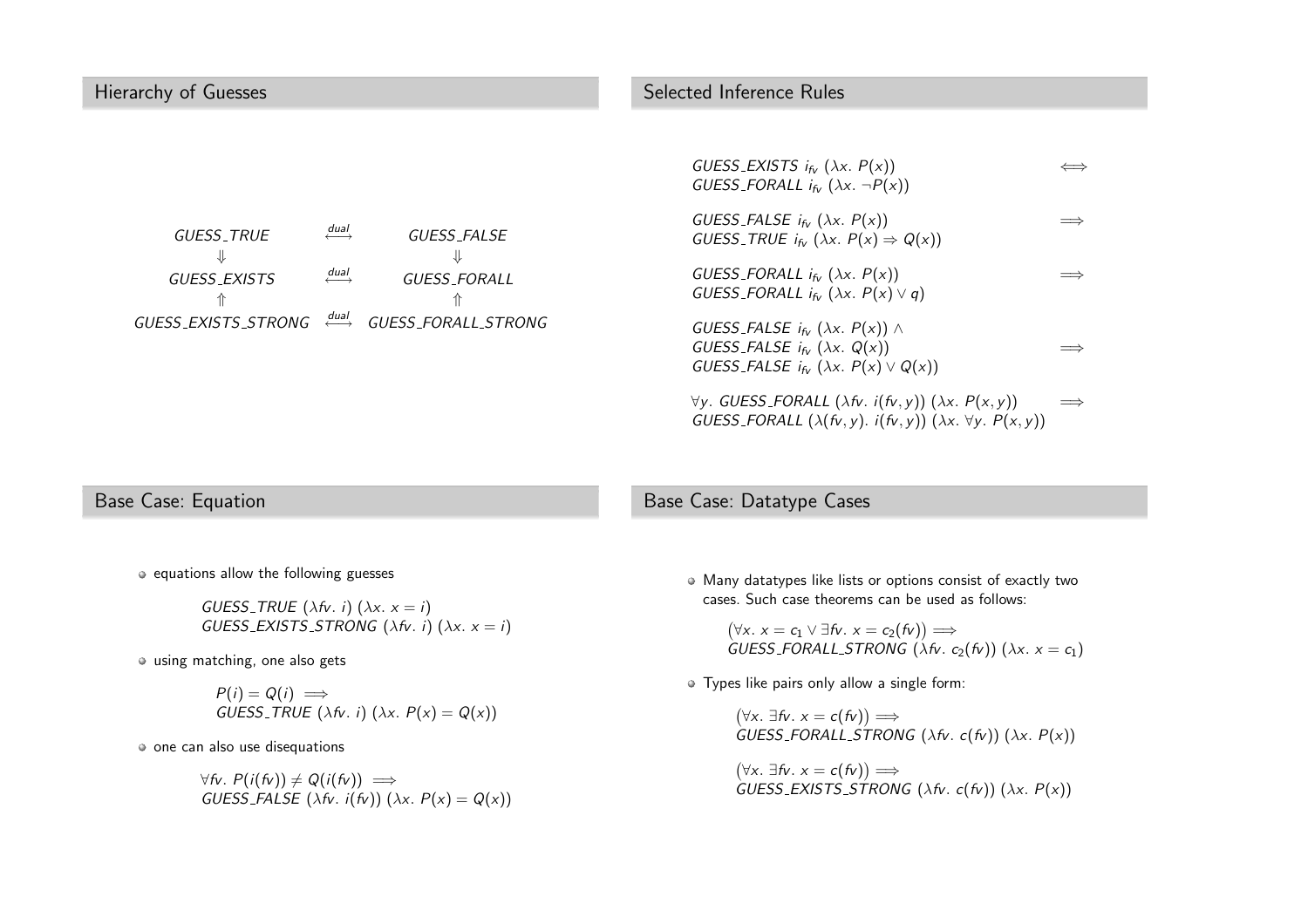#### Overview

- $\bullet$  the ideas described so far are implemented by quantHeuristicsLib
- the core of this framework is a bottom-up search for guesses
- quantifier reordering and minimising of variable occurrencesaid the search
- guesses are used to instantiate existential, universal andunique existential quantification
- the main tools of quantHeuristicsLib are
	- QUANT INSTANTIATE CONV
	- QUANT INSTANTIATE TAC
	- ASM QUANT INSTANTIATE TAC
	- QUANT\_INST\_ss
- standard Boolean operations and equations are built in
- <sup>a</sup> list of quantifier heuristics parameters (qp) can be used for extensions
- quantifier heuristic parameters extend the search for guesses
- usually they contain information about special predicates ordatatypes

type quant\_param <sup>=</sup>

| {distinct_thms                  | : thm list,                                          |
|---------------------------------|------------------------------------------------------|
| cases_thms                      | : thm list,                                          |
| inference_thms                  | : thm list,                                          |
| rewrite_thms                    | : thm list,                                          |
| convs                           | : conv list,                                         |
| filter                          | : (term $\rightarrow$ term $\rightarrow$ bool) list, |
| heuristics                      | $: $ list.                                           |
| top_heuristics                  | :  list.                                             |
| final_rewrite_thms : thm list}; |                                                      |
|                                 |                                                      |

#### Predefined QPs

- quantHeuristicsLib defines the following QPs
	- ${\tt TypeBase\_qp}$
	- stateful qp
	- ${\tt get\_qp\_\_for\_types}$
- quantHeuristicsArgsLib defines QPs for common datatypes
	- option qp
	- list qp
	- num qp
	- pair default qp
	- record default qp
- all these are combined in  $\mathop{\mathrm{std}}\nolimits_\mathsf{q}$

#### Unjustified Guesses

- $\circ$  so far, all guesses are justified by theorems
- unjustified guesses are supported as well
- unjustified guesses result in implications

 $\forall x. P(x) \Longrightarrow \forall f v. P(i(fv))$ 

#### $\exists$ fv.  $P(i(fv)) \Longrightarrow \exists x. P(x)$

- sometimes these implications are sufficient
- consequence conversions are used to apply these implications at subpositions
- QUANT INST CONV and QUANT INST TAC allow to instantiate quantifiers at subpositions with user-provided values

## Quantifier Heuristic Parameters